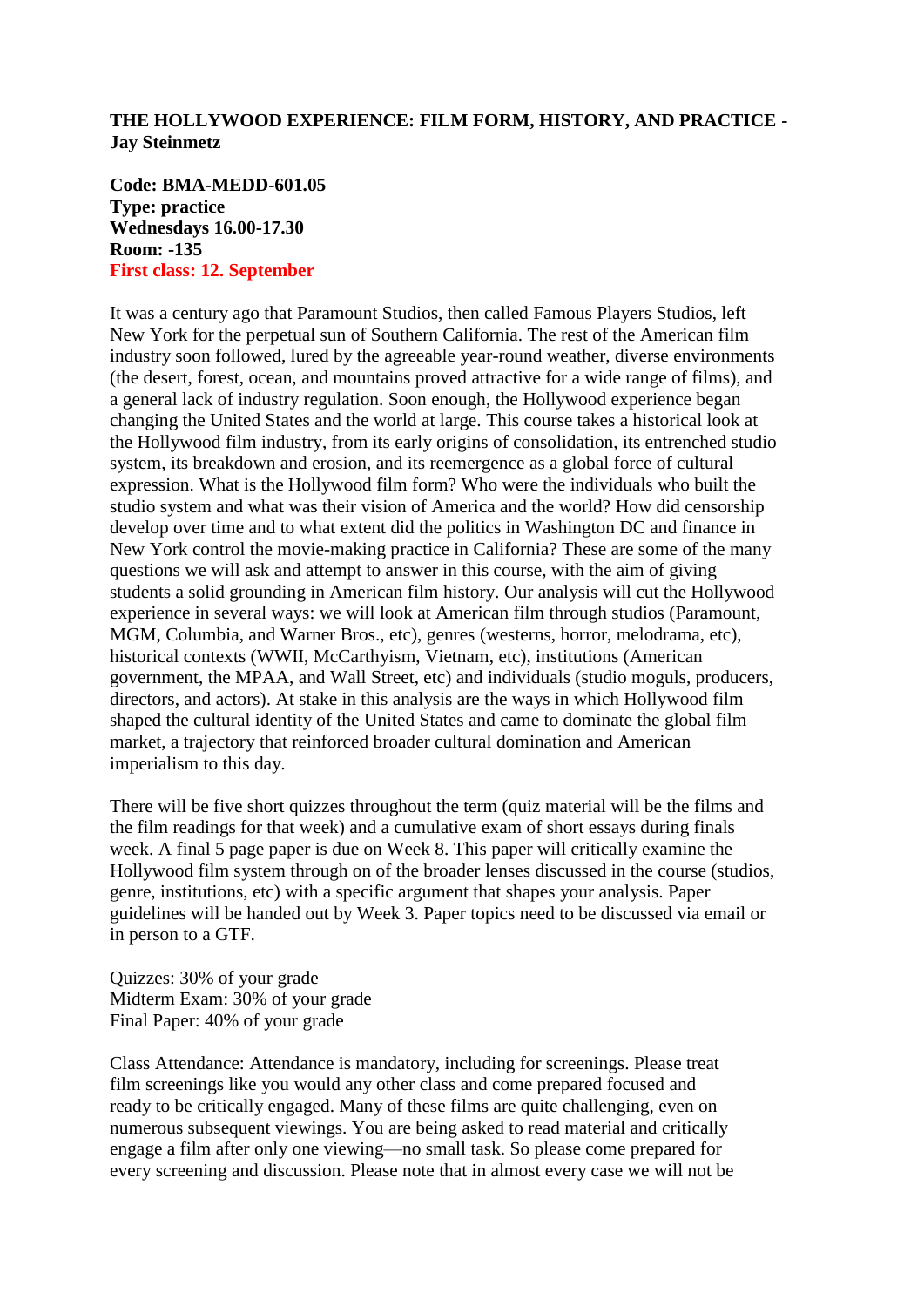watching the entire feature length film. There is too much material to cover in this class for full screenings. Watching the entirety of all the films we screen is encouraged for students who want additional material.

Challenging grades: Graders are human, and sometimes re-grading material is necessary. The policy of this course is to wait 24 hours after you receive a grade. After this time, you may ask for a regrade from a GTF or myself, but must do so in writing, explaining why you deserve a different grade. Please keep in mind that regrading works both ways—you may end up with a lower grade if the GTF or myself feel one is warranted.

Disabilities: Part of my responsibility is ensuring that every student has the ability to achieve their highest potential in class, and I take this responsibility quite seriously. Students with a documented disability should contact me before class and we will make whatever arrangements are necessary. Please note that a letter from a counselor with Students with Disabilities may be required.

Plagiarism and cheating: Simply put, plagiarism will not be tolerated and students who intentionally use another author's words or ideas without proper citation will receive at minimum a failing grade for the course. Please be aware that this does not merely entail directly quoting others, but includes claiming another author's ideas as your own.

# **Week 1 – Origins of the Studio System**

Screenings: The Great Train Robbery (1903), Birth of a Nation (1915), The Kid (1921) Readings:

Neal Gabler. An Empire of Their Own: How the Jews Invented Hollywood. Chapter 1. Mutual Film Corp. v. Industrial Commission of Ohio. U.S. Supreme Court case decision. Topics:

-American cinema's migration westward

-Genres: the western, the historical epic, the melodrama

-Institutions: Edison's Trust, the Mutual Case

-Individuals: D. W. Griffith, Lillian Gish, and Charlie Chaplin

# **Week 2 – The Late Silent Era and Sin City Hollywood**

Screenings: Ben Hur (1925), The Sheik (1921), Son of the Sheik (1926), Sunrise (1927) Readings:

Neal Gabler. An Empire of Their Own: How the Jews Invented Hollywood. Chapter 2. Kenneth Anger. Hollywood Babylon. Excerpts.

Thomas Schatz. The Genius of the System. Chapter 1.

Topics:

-Hollywood scandals of the 20s and the emergence of the Code. The Taylor Murder, Fatty Arbuckle, Olive Thomas and Jack Pickford

-Studio system's entrenchment

-The aesthetics of the late silent era

#### **Week 3 – Hollywood's Golden Age and the Dominance of the Studio System: 1930s** Screenings: Frankenstein (1932), Gold Diggers of 1933 (1933), King Kong (1933)

Wizard of Oz (1939)

Readings:

Neal Gabler. An Empire of Their Own: How the Jews Invented Hollywood. Chapter 3.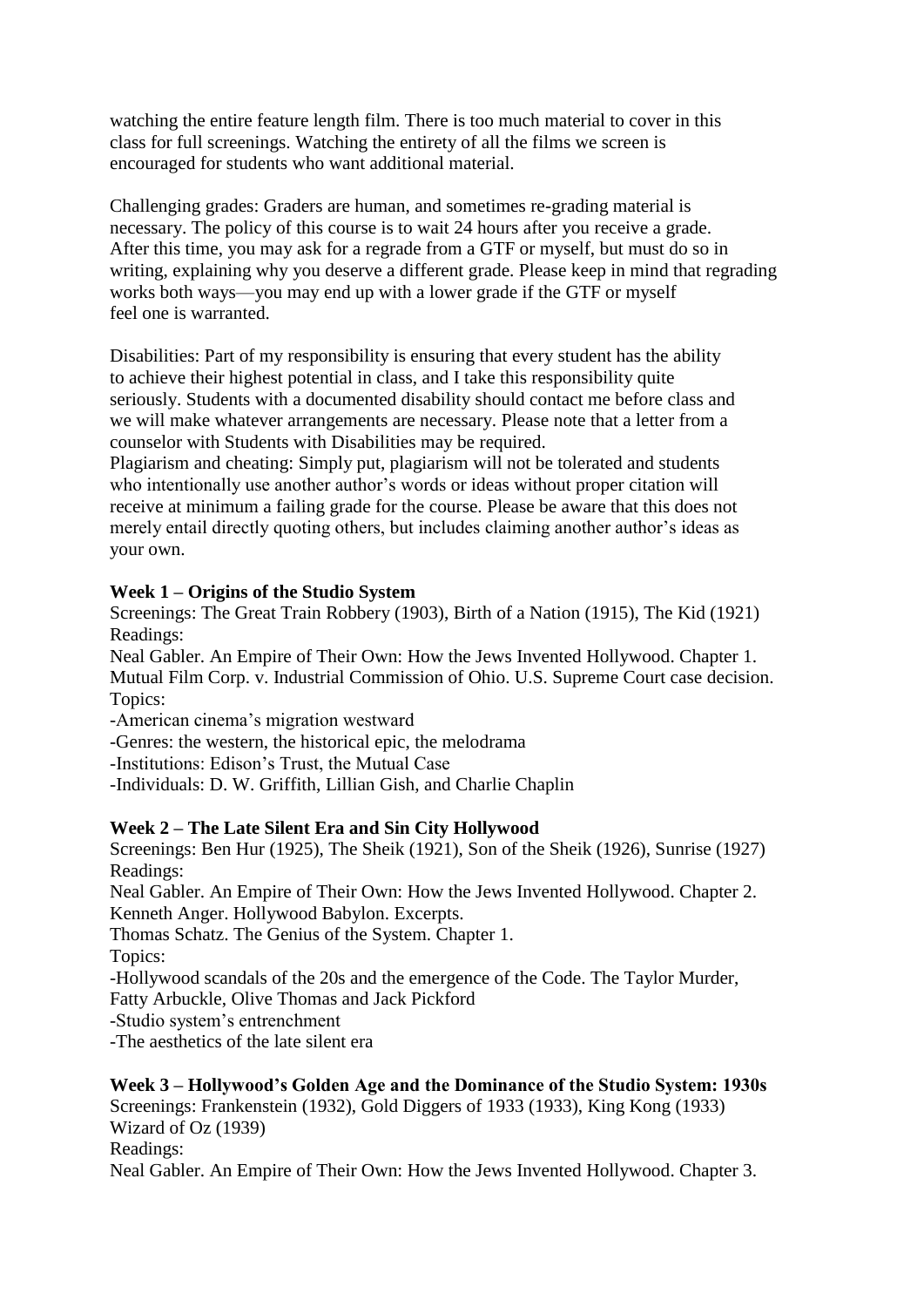Thomas Schatz. The Genius of the System. Chapter 3. David Thompson. The Whole Equation: A History of Hollywood. Excerpts. Topics: -Aesthetics and practice of early sound cinema

-Immigrant Hollywood in the interwar years

-Classical film form and narrative: development and challenges

-Individuals: Louis B. Mayer, James Whale, David O. Selznick, and Judy Garland

# **Week 4 – War, Consolidation, and the Struggles with Labor: 1940s Hollywood**

Screenings: Casablanca (1942), Citizen Kane (1941), The Big Sleep (1946), White Heat (1949)

Readings:

Otto Friedrich. City of Nets: A Portrait of Hollywood in the 1940s. Chapters 3, 4, and 11. Topics:

-World War II and Hollywood's war effort

-Hollywood's New Deal

-Labor strikes and American film's first Red Scare

-Individuals: Warner Bros., Orson Welles, Humphrey Bogart, and Ingrid Bergman

# **Week 5 – Turbulence and High Modernism in Hollywood's 1950s**

Screenings: A Place in the Sun (1951), Rear Window (1953), Night of the Hunter (1955), Invasion of the Body Snatchers (1956), Vertigo (1958)

Otto Friedrich. City of Nets: A Portrait of Hollywood in the 1940s. Chapter 12.

Peter Biskind. Seeing is Believing: How Hollywood Taught Us to Stop Worrying and Love the 50s. Chapter 4.

Thomas Schatz. The Genius of the System. Chapter 6.

Topics:

-McCarthyism in Hollywood

-Masculine anxieties in the 1950s

-The threat of television and the decline of the studio system

-Genres: 3D, biblical epics, and the emergence of Sci-Fi

### **Week 6 – The 60s: The Studio System's Breakdown and the Rise of New American Cinema**

Screenings: Who's Afraid of Virginia Woolf (1966), Bonnie and Clyde (1967), 2001: A Space Odyssey (1968), Night of the Living Dead (1968), Easy Rider (1969) Readings:

Peter Biskind. Easy Riders, Raging Bulls. Chapters 1-3.

Topics:

-Challenges to the Studio: television, European art film, and a changing cinema audience

-Cinema Verité: film form and the political aesthetic of New American Cinema

-Vietnam, counterculture, Civil Rights, and the erosion of urban America

-Industry collapse and the downfall of the Code

# **Week 7 – The Movie Brats and American Cinema's Renaissance in the 1970s**

Screenings: Dirty Harry (1971), The Exorcist (1973), Taxi Driver (1976), Apocalypse Now (1979) Readings: Peter Biskind. Easy Riders, Raging Bulls. Chapters 4-7. Topics: